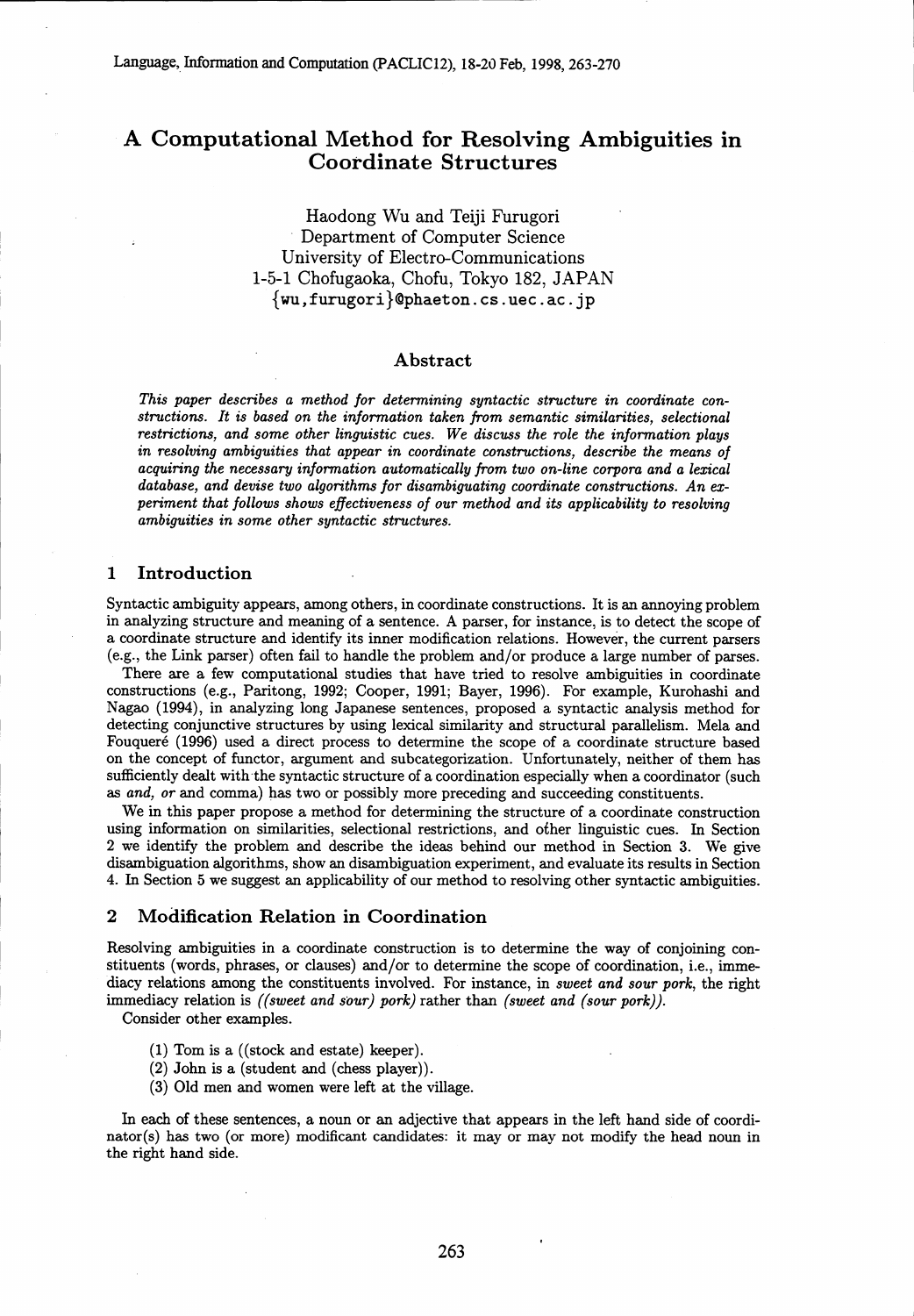In  $(1)$ , *stock* and *estate* should be conjoined to modify *keeper*<sup>1</sup>. In  $(2)$ , there is not a modification relation between *student* and *player* and its interpretation should be (student and (chess player)).

We are able to make unique interpretation for  $(1)$  and  $(2)$ , but we may have two interpretations for (3).

*(3a) Women* are left at the village and *old men* were left at the village.

*(3b) Old men* were left at the village and *old women* were left at the village.

Later in the paper, we try to resolve the ambiguities by determining the modification relation in the coordinate constructions  $(CCs)$  such as in  $(1)$  to  $(3)$ .

### 3 Identifying Modification Relation in Coordination

We have found through linguistic observations that a variety of information supplies important cues for disambiguation. Some of them are computable and effectively used in a computer model of disambiguation. The ones we thought most important include: similarities in syntactic forms and/or meanings, selectional restrictions, and orthographic forms.

### *3.1 Linguistic Observations*

*Similarities in Syntactic* Forms and Meanings We see that similarities on forms and meanings are crucial to determine the structure of a coordinate construction.

If the modifier is not an adjective, for instance, it is likely that two constituents before and after the coordinator are conjoined when they belong to the same subcategory and match in number:

- (4) ((business and management) sections)
- (5) (businesses and (culture activities))

In the following examples,

- (6) ((research and development) section)
- (7) (researcher and (system engineer))

it is obvious that the *research* and *development* have more in common in meaning than *research* and *section,* and that *researcher* and *engineer* are semantically more similar than *researcher* and *system.* Likewise, we see:

(8) (lovely (cats and dogs))

\*((lovely cats ) and dogs)

Selectional Restrictions Consider the sentence:

(9) Peter likes ((green vegetables) and (music)).

we know in (9) that *green as* a color can be used to modify concrete entities like *vegetables,* but not abstract one like music. This means that selectional restriction (SR), a semantic restriction imposed on lexical items when forming a sentence, is an important factor to determining the structure of coordinate constructions. In this paper, we discuss SR in the context of adj $+n1+$ and $+n2$ and its extension (e.g., adj  $n_1, \ldots, n_k$ )<sup>2</sup>.

Other Linguistic Cues Orthographic forms often play an important role in disambiguating the structures of coordinate constructions. It is likely that all nouns can be conjoined when they are in capital forms. An example:

(10) ((Research and Development) Section)

When the conjoined nouns in a coordinate structure are preceded by a determiner, the usual

<sup>1</sup> In this case, the coordination of *stock and estate keeper* is considered to be the reduced form of *stock keeper and estate* keeper.

<sup>&</sup>lt;sup>2</sup>Hereafter, and in adj+n1+and+n2 and in n1+and+n2+n3 represents a coordinator such as and, or, comma, and the like.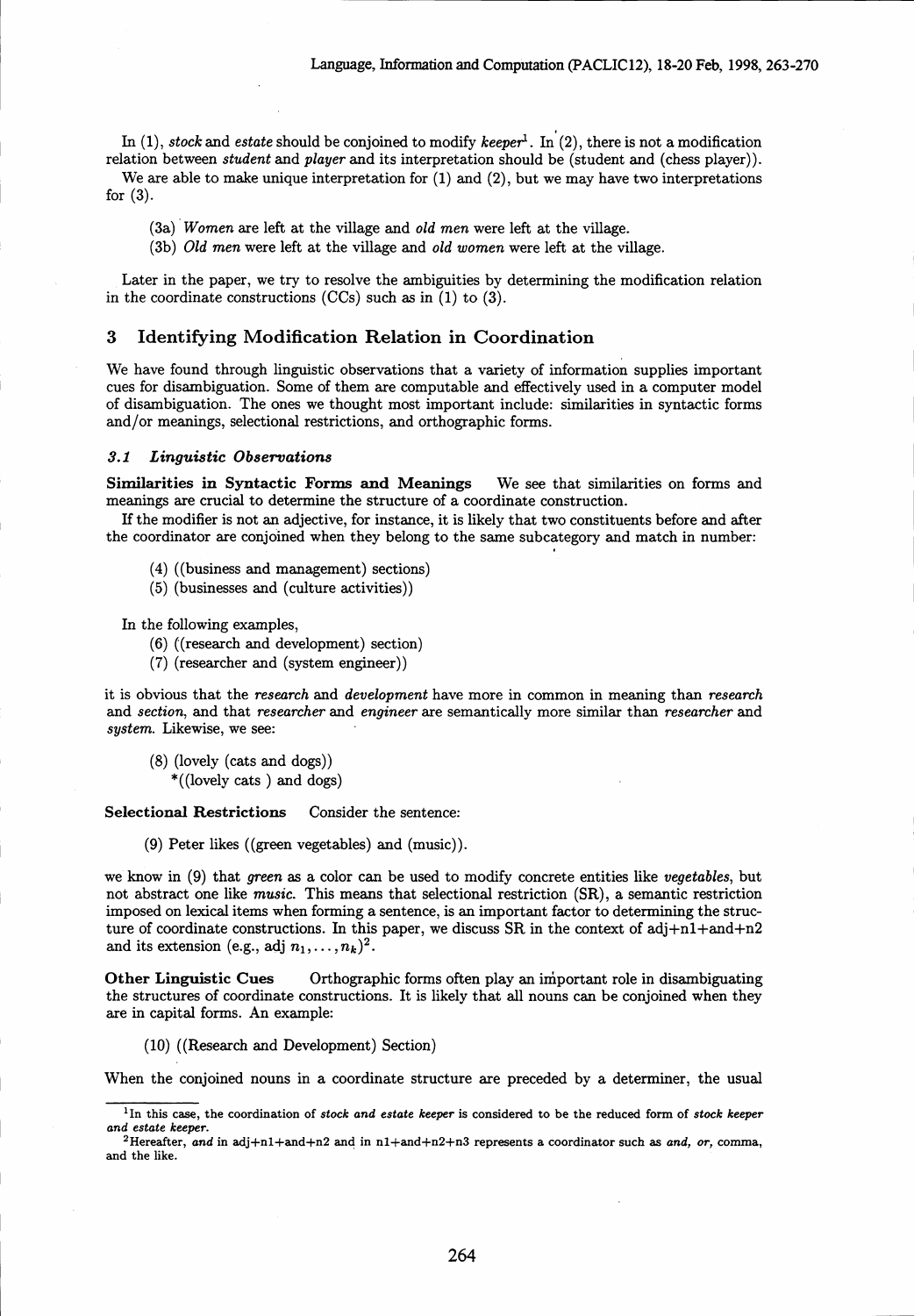interpretation is that the determiner applies to the conjoins:

*(11) Old men and women* were left to organize the community.

The structure (old (men and women)) is more likely than ((old men) and women) because there is a tendency that the determiner is not repeated in the noninitial conjoins, e.g., *the (man and* women)(Quirk et al. 1985).

### *3.2 Computational Measurements of Similarities*

Semantic similarity has been measured in a number of ways (e.g., Resnik 1993; Kozima and Furugori, 1993; Dagan et al., 1994). Many researchers opt to investigate methods for deriving measures of semantic similarity among words based on distributional behavior observed in corpora or machine-readable dictionaries. We however employ a hybrid method for combining the quantitative method with an existing broad-coverage source of lexical knowledge.

To capture the similarity between two words in context, we consider two kinds of semantic relations useful and effective: *taxonomic relation* and *co-occurrence relation.*

Computationally, one way of measuring semantic similarity is to use the taxonomic relations in the WordNet (Miller, 1990), a widely used lexical database including four kinds of semantic relationships in a word sense network: *synonymy, hyponymy,* meronymy, and *antonymy.* We found that the *antonymy* relationship appears often in CCs (e.g., *brother and sister, man and woman,* and *boy and girl)* and shows a strong tie between two nouns in the coordinate structure like (14).

### (12) (cheerful (boys and girls))

Another way of measuring semantic similarity is to use the mutual information(MI) (Church and Hanks, 1990). It may be taken from the co-occurrence relations using two corpora: the EDR English Corpus and Brown Corpus<sup>3</sup>. We define the similarity between two words  $w_1$  and  $w_2$  when appearing with an adjacent word  $w$ . In an example,

#### (13) new *books and hamburgers*

where  $w_1, w_2$ , and  $w$  are *book, hamburger* and *new*, respectively. We can measure two similarities, the *left side similarity* and *right side similarity.* w comes to the left of  $w_1$  and  $w_2$  in the former like *young* in (14) and it comes to the right side of  $w_1$  and  $w_2$  in' the latter like *investigation* in  $(15).$ 

- *(14) young* nations and superpowers
- (15) finance and market *investigation*

The *left side similarity* and the *right side similarity* are defined as:

$$
sim_L(w_1, w_2, w) = \frac{min(I(w, w_1), I(w, w_2))}{max(I(w, w_1), I(w, w_2))}
$$
\n(1)

$$
sim_R(w_1, w_2, w) = \frac{min(I(w_1, w), I(w_2, w))}{max(I(w_1, w), I(w_2, w))}
$$
\n(2)

Here, for two words x and y,  $I(x,y)$  is MI between x and y, where x is on the left side of y, and  $I(y,x)$  is MI between y and x, where x is on the right side of y.

If w appears in either side of  $w_1$ , or in either side of  $w_2$ , we can define *two-sided similarity* as:

$$
sim(w_1, w_2, w) = \frac{sim_L(w_1, w_2, w) + sim_R(w_1, w_2, w)}{2}
$$
\n(3)

Here, *w* may be a verb, a noun, an adjective, or a phrase like *agree with.*

<sup>3</sup>EDR English Corpus, compiled by Japan Electronic Dictionary Research Institute, Ltd., contains 160,000 sentences with annotated morphological, syntactic and semantic information. The Brown Corpus was compiled in the early 1960s at Brown University, USA, under the direction of W. Nelson Francis and Henry Kucera. It contains 500 text samples representing 15 categories of American English texts printed in 1961.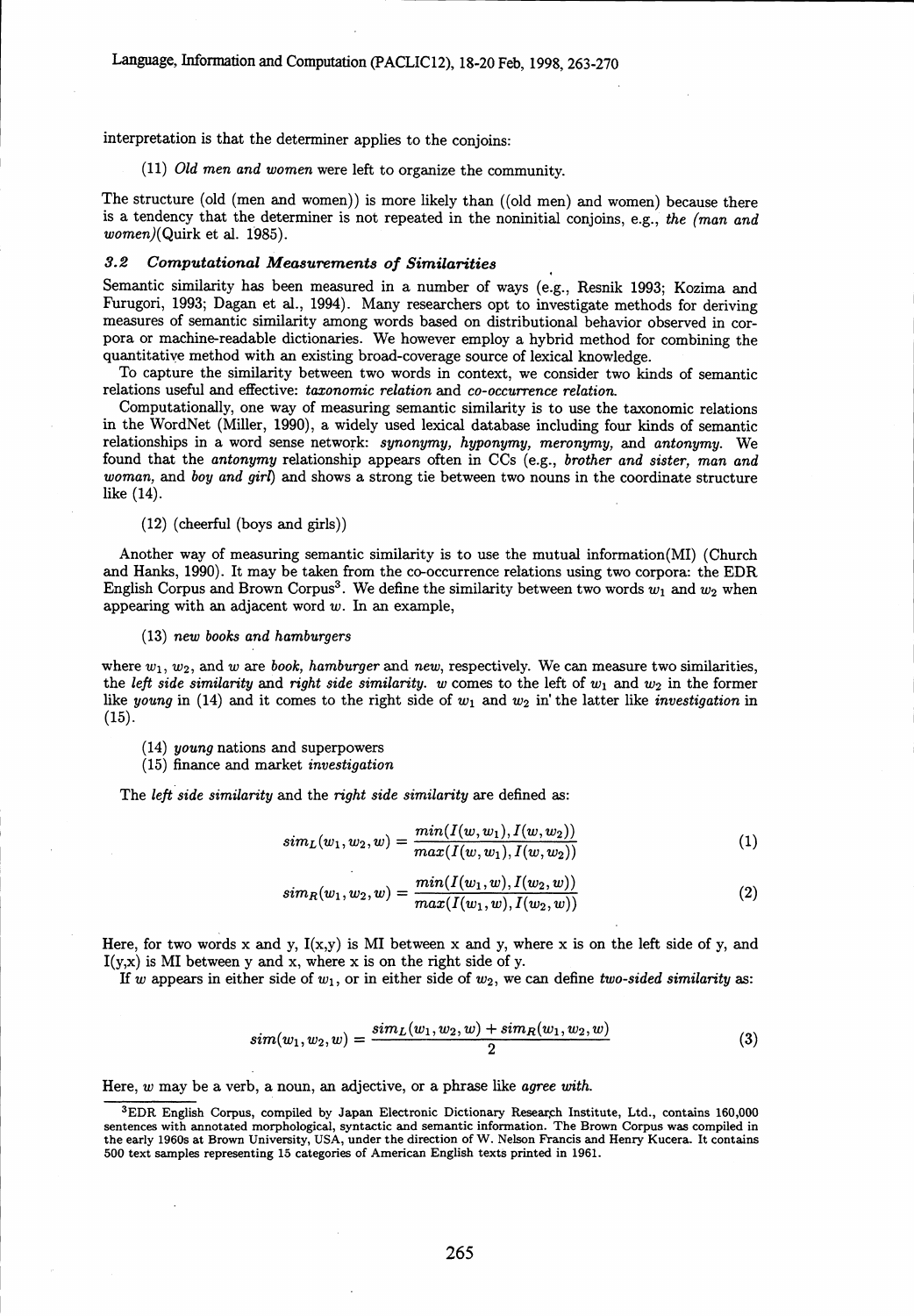Often the word pairs from  $w, w_1$  and  $w_2$  are unobserved in the corpus being used. This problem is known as the sparse data problem. There are a number of methods for dealing with this problem (e.g., Resnik, 1993; Dagan et al., 1995). Our solution in this paper is to use a synonym set (S) in the WordNet to substituting for the sparse word *w.* The above formulae in this case becomes:

$$
sim_L(w_1, w_2, w) = \frac{\sum_{c \in S} min(I(c, w_1), I(c, w_2))}{\sum_{c \in S} max(I(c, w_1), I(c, w_2))}
$$
\n(4)

$$
sim_R(w_1, w_2, w) = \frac{\sum_{c \in S} min(I(w_1, c), I(w_2, c))}{\sum_{c \in S} max(I(w_1, c), I(w_2, c))}
$$
(5)

here c stands for a synonym set related to the word w.

 $w_1$  and  $w_2$  may be replaced by their synonym sets S1 and S2 in the WordNet. In this case, the similarity between them is estimated by:

$$
sim_L(w_1, w_2, w) = \max_{c_1, c_2}^{c_1 \in S1, c_2 \in S2} \frac{\sum_{c \in S} min(I(c, c_1), I(c, c_2))}{\sum_{c \in S} max(I(c, c_1), I(c, c_2))}
$$
(6)

$$
sim_R(w_1, w_2, w) = \max_{c_1, c_2}^{c_1 \in S1, c_2 \in S2} \frac{\sum_{c \in S} min(I(c_1, c), I(c_2, c))}{\sum_{c \in S} max(I(c_1, c), I(c_2, c))}
$$
(7)

The values produced by (6) and (7) have an intuitive interpretation. Each of them denotes a maximum similarity between synonyms of  $w_1$  and synonyms of  $w_2$  with synonyms of  $w$ .

# *3.3 Selectional Restrictions as Constraints*

Selectional restrictions(SRs) are often defined on an empirical basis using AI(artificial intelligence) techniques. Recently serveral research efforts have turned to corpus-based methods to define and acquire them. Along the line, we search a new approach for finding SRs using on-line corpora and a lexical database.

We view SR as negative information, a constraint between two words. The information on SRs may be computed from corpora: for a particular adjective and a particular noun, we try to find 'similar' words and then check if they co-occur in the corpora. If no co-occurrences are observed in the corpora, we assume that there is a SR between the adjective and the noun.

A problem we encounter here is how to find 'similar' words. It has been proven by an experiment that similar words generated by corpus-based clustering methods does not work well (Grefenstette 1993). We choose to acquire similar words from a taxonomy (the WordNet).

It seems to be reasonable for a noun to use its direct hypernym (father node in IS-A hierarchy in the WordNet) and hyponyms of the hypernym (the siblings of the noun) as similar words. But it does not work for an adjective. A compromising measure for an adjective is to use synonyms rather than hypernyms as similar words, e.g., {pure,unmixed,undiluted} for pure.

Thus, if n2 or its similar words co-occur adj or its synonyms (in the WordNet) in the corpora (the EDR English corpus and the Brown corpus), we may conclude that the CC has the structure (adj (n1 and n2)). Otherwise, it would be ((adj n1) and n2) as there is a SR between adj and n2. Take (16) for an example,

(16) ((Fresh air) and sunshine) bring me health and feelings of joy.

We are sure that *fresh air and sunshine has* the structure *((fresh air) and sunshine) as* no cooccurrence between the synonyms of *fresh* and the similar words of *sunshine* is found.

# 4 Disambiguation for Structure of Coordinate Constructions

We have devised disambiguation algorithms based on what we have described in section 3. Algorithm 1 below is for CCs in the form adj+n1+and+n2 and algorithm 2 is for CCs in the form nl+and+n2+n3. Algorithm 3 describes the process of decomposing a normal CC into CCs in the forms adj+nl+and+n2 and n1+and+n2+n3, and determining its inner syntactic structure.

### Algorithm 1: Disambiguation of CCs in the form  $adi+n1+and+n2$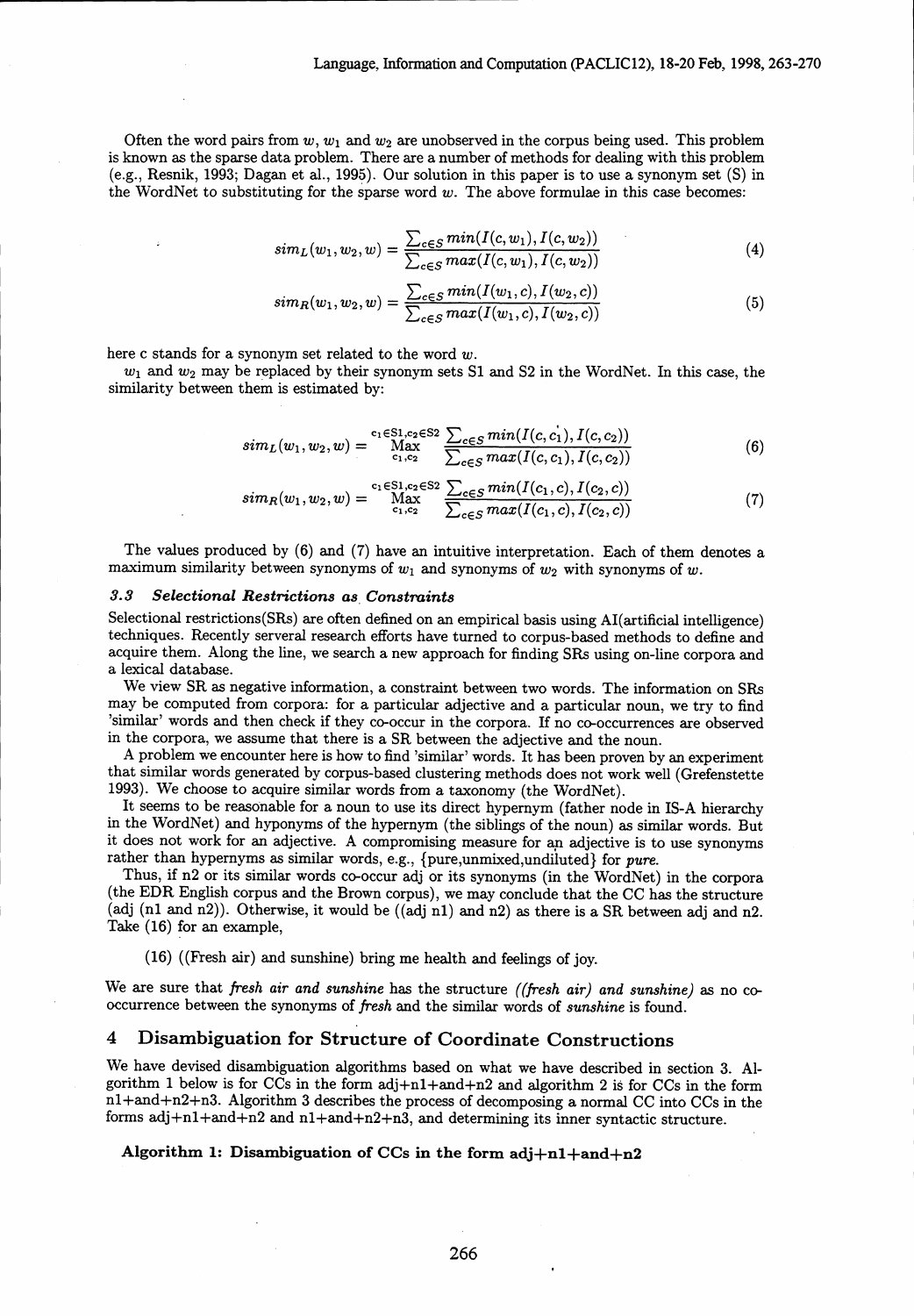- 1. Check adj+n2 in the corpora. If it is observed, produce (adj (n1 and n2)).
- 2. Otherwise, if there is a synonym of adj and a synonym of n2 and if they co-occur in the corpora, produce (adj (n1 and n2)).
- 3. Otherwise, create a class which includes n2, its parent (hypernym), and its siblings (the hyponyms of the hypernym) in IS-A hierarchies of the WordNet; If no member in this class co-occurs with adj and any of its synonyms, produce ((adj n1) and n2).
- 4. Otherwise, produce (adj (n1 and n2)) as a statistics-based default.

# Algorithm 2: Disambiguation of CCs in the form  $n1+and+n2+n3$

1. If all of the three nouns are capitalized, produce ((nl and n2) n3).

- 2. Otherwise,
	- (a) if n1 and n2 match in number and n1 and n3 do not, produce  $((n1 and n2) n3)$ .

(b) if n1 and n3 match in number and n1 and n2 do not, produce  $(n1 \text{ and } (n2 \text{ n}3))$ .

3. Otherwise,

(a) if  $n1$  is the antonym of  $n2$ , produce  $((n1 and n2) n3);$ 

- $(b)$  if n1 is the antonym of n3, produce (n1 and  $(n2 n3)$ ).
- 4. Otherwise,
	- (a) if  $\text{sim}_{R}(\text{S1},\text{S2},\text{S3})>\text{sim}_{L}(\text{S2},\text{S3},\text{S1})^{4}$ , produce ((n1 and n2) n3).

(b) if  $\text{sim}_{R}(\text{S1},\text{S2},\text{S3})<\text{sim}_{L}(\text{S2},\text{S3},\text{S1})$ , produce (n1 and (n2 n3)).

5. Otherwise, produce ((nl and n2) n3).

Experimental Results To evaluate the performance of the disambiguation algorithm, we randomly selected two sets of 300 coordinate structures of the form  $adi+n1+and+n2$  and nl+and+n2+n3 from on-line CNN news using the method proposed by Mela and Fouquere (1996) and ran the algorithms on a computer.

The result for disambiguating CCs of adj+nl+and+n2 is shown in Table 1 and that for nl+and+n2+n3 in Table 2.

Table 1: Experimental Results on Testing adj+nl+and+n2

| Step                            | Recall $(\%)$ | Number | Accuracy |
|---------------------------------|---------------|--------|----------|
| directly observed pattern       | 38.0          | 114    | 100.0%   |
| (2) indirectly observed pattern | 40.3          | 75     | 86.7%    |
| (3) selectional restriction     | 46.8          | 52     | 86.5%    |
| default<br>(4)                  | 100.0         | 59     | 66.7%    |
| $_{\rm Total}$                  | 100.0         | 300    | $87.7\%$ |

Table 2: Experimental Results on Testing  $n1+and+n2+n3$ 

| Step                      | Recall $(\%)$ | Number | Accuracy            |
|---------------------------|---------------|--------|---------------------|
| orthographic form         | 3.7           |        | 100.0%              |
| antonym                   | 8.3           | 24     | 95.2%               |
| similarity in form        | 38.8          | 104    | $91.\overline{4}\%$ |
| semantic similarity<br>4) | 100           | 159    | 79.9%               |
| $\mathtt{Total}$          | .00.0         | 300    | 85.3%               |

The algorithms have adopted a back-off form to integrate different cues in the disambiguation process and the reliable cues with certainty are used first to achieve a better overall performance. As we can see from the results, the cues (orthographic forms, syntactic constraints, antonymy relation, observed patterns) with high success rates have comparatively low recall rates (from 3.7% to 40.3%); other cues, such as selectional restriction and semantic similarity, on the other hand, have comparatively high recall rates.

Evaluation Table 3 shows the results of the performance achieved by our method and those by others for the structure of  $n1+and+n2+n3$ . All these methods use the same data. Here, (1) shows the result obtained from attaching the modifier to the nearest head (Kimball, 1973), i.e., (n1

<sup>&</sup>lt;sup>4</sup>S1 is a set which consists of n1 and its synonyms extracted from the WordNet. Similarly, S2 is a set including n2 and its synonyms, and S3 is a set including n3 and its synonyms.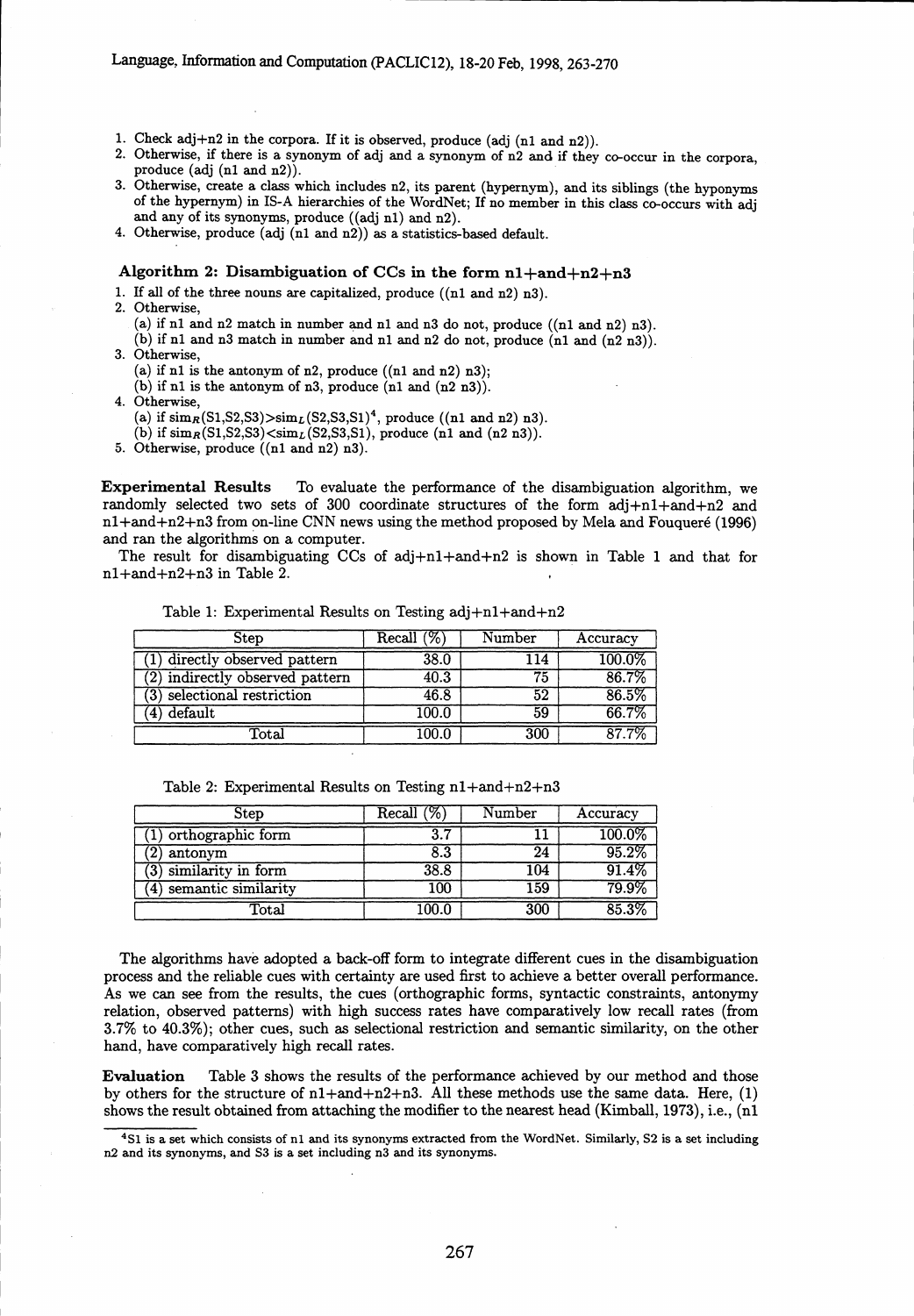and (n2 n3)); (2) shows the result of the method proposed by Resnik (1993) in which class-based similarity and a measure of noun-noun modification estimated from corpora are used in resolving ambiguous coordinations; (3) shows the performance of our method; and (4) is the performance of human judgment by three native speakers who were just presented the words of nl, coordinator, n2 and n3 without surrounding contexts.

| $\operatorname{Method}$  | Success Rate |
|--------------------------|--------------|
| $(1)$ Closest attachment | 65:3%        |
| $(2)$ Resnik's method    | 80.7%        |
| (3) Our method           | 85.3%        |
| '4) Average human        | 91 7%        |

Table 3: Comparison with Other Work for Determining  $n1+$ and+n2+n3

The lower bound and the upper bound on the performance of our method seem to be 65.3% scored by the simple heuristics of closest attachment (1) and 91.3% by human beings (4). We can clearly see here that the performance of our method  $(3)$  is better than those of  $(1)$  and  $(2)$ , and is close to that of human beings.

Table 4 shows the results achieved by our method and those by others for the structure of adj+n1+and+n2. Here, each row of  $(1)$ ,  $(3)$ , and  $(4)$  is analogous to that in Table 3.  $(2)$  shows the result from estimating the strength of association between adj and n2 using the maximum mutual information over their classes (Resnik, 1993; Alves, 1996).

Table 4: Comparison with Other Work for Determining adj+nl+and+n2

| Method                 | Success Rate |
|------------------------|--------------|
| (1) Closest attachment | 64.7%        |
| $(2)$ Maximum MI       | 82.3%        |
| $(3)$ Our method       | 87.7%        |
| (4) Average human      | 93.3%        |

The performance by the closest attachment (1) is so poor that it would be unusable in any real applications. The method (2) using maximum MI performed better. But again ours is much better.

This is not to say our method is prefect, however. Selectional restrictions do not work well in idiomatic or fixed expressions (e.g., green *peace)* or when the adjective has multiple senses. Take (17), for instance,

(17) I bought some *soft balls and drinks* in a drugstore.

The algorithm 1 produces the parse (soft (balls and drinks)), but the correct one should be ((soft balls) and drinks).

The judgment made by semantic similarity succeeded in about 80% of the cases (Table 2), but often failed when the co-occurrences are low and especially when the words involved are polysemous. We see that we need to use a larger corpus to overcome this problem.

### 5 Discussion

Applications to Complex Coordinations and Nomial Compounds The method presented in this paper can be directly used for resolving complicated cases of coordinate structures (e.g., *freshman training and personal management system).* The coordinate structure of adj+  $nLeft_1 + ... + nLeft_t + and + n\_right_1 + ... + n\_right_k$  can be reduced to CCs of adj $+n_1 + and + n_2$ ,  $adj+n_2+and+n_3,\ldots, adj+n_{k-1}+and+n_k$ . So we can apply algorithm 1 to disambiguate these constructions and integrate them to acquire the overall structure of the CC.

The coordinate structure of  $n\text{.left} + n\text{.right} + n\text{.left} + n\text{.right} + n\text{.right}$ , on the other hand, can be quite complex. Theoretically, *1* or *k* may be quite a big number. We found that in the most of the cases  $(>99.3\%)$ , *l* is no greater than 2 and *k* is no greater than 3 in real texts, however. For a complex CC in form of  $n1+n2+and+n3+n4+n5$ , for instance, we can use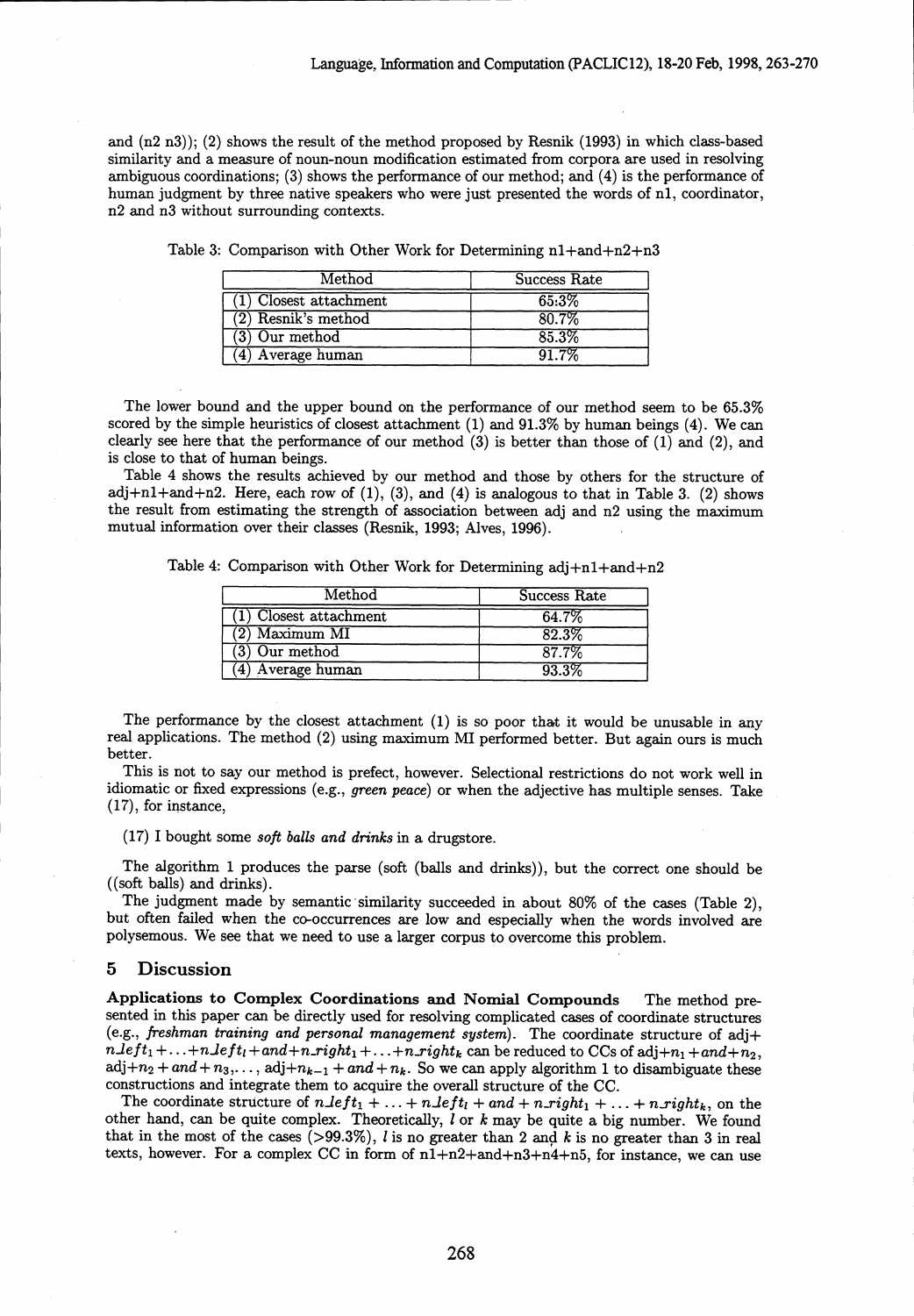semantic similarity defined in formulae (6) and (7) in Section 3 to find the word in the right hand side of the coordinator that is most similar to n2. Suppose n2 is similar to n4, we then check whether n1 co-occurs with n3 in pattern  $n1 n3$  in the corpora, if the answer is yes, then produce (n1 (n2 and (n3 n4)) n5), otherwise produce  $(((n1 n2)$  and  $(n3 n4))$  n5). Using this method, the analysis for CC *freshman training and personal management system* is *(((freshmen training) and (personal menagement)) system);* while for *food handling and storage procedure* the result turns to be *((food (handling and storage)) procedure).*

The method can also be applied to analyzing structures of nominal compounds. Take the phrase *novice song bird feeder kit,* for instance. Selectional restriction may play an important role in judging which constituent the adjective *novice* refers to in the candidates *song, bird, feeder, kit* and their combinations. Co-occurrence relation, on the other hand, is crucial to determining the structure of a nominal compound like *song bird feeder.* We may collect statistics to see if *song bird* is observed more often than *song feeder.*

Conclusion Resolving ambiguities in coordinate structure has a great importance for its applications to text understanding and machine translation. It is crucial to information retrieval, too (e.g., internet information retrieval). Given "training system" as a conjoined retrieval condition, for example, the phrase *freshman training and personal management system* in the target text can be retrieved using the method presented in this paper, but it can hardly be found with the retrieval techniques available so far.

The disambiguation method proposed is scalable since it does not depend on any handcrafted rules. It is strong at the data sparseness problem also as we use co-occurrences between semantic classes, rather than words, extracted from a lexical database.

The disambiguation experiment has proven that our method for disambiguating syntactic structures is valid, effective, and useful in practical applications. The performance of our method is significantly better than those of other work. We think that the performance can be improved further by using a larger corpus that contributes to the precision for estimating semantic similarities and/or selectional restrictions.

### References

Alves, E. (1996). "The Selection of the Most Probable Dependency Structure in Japanese Using Mutual Information." *Proceedings of the 34th Annual Meeting of ACL,* 372-374.

Bayer, S. (1996). "The Coordination of Unlike Categories." *Language,* 72(3):579-616.

- Church, K. W. and Hanks, P. (1990). "Word Association Norms, Mutual Information, and Lexicography." *Computational Linguistics,* 16(1):22-29.
- Cooper, R. P. (1991). "Coordination in Unification-based Grammars." *Proceedings of the 29th Annual Meeting of ACL,* 167-172.

Dagan, I.; Marcus, S.; and Markovitch S. (1995). "Contextual Word Similarity and Estimation from Sparse Data." *Computer Speech and Language,* 9:123-152.

- Grefenstette, G. (1993). "Evaluation Techniques for Automatic Semantic Extraction: Comparing Syntactic and Window-based Approaches." Technical Report, Department of Computer Science, University of Pittsburgh.
- Hindle, D. and Rooth, M. (1993). "Structural Ambiguity and Lexical Relations." *Computational Linguistics,* 19(1):103-120.
- Kimball, S. (1973). "Seven Principles of Surface Structure Parsing in Natural Language." *Cognition,* 2:15-47.
- Kozima, H. and Furugori, T. (1994). "Segmenting Narrative Text into Coherent Scenes." *Literary and Linguistic Computing,* 9(1):13-19.
- Kurohashi, S. and Nagao, M. (1994): "A Syntactic Analysis Method of Long Japanese Sentences Based on the Detection of Conjunctive Structures." *Computational Linguistics,* 20(4):507-534.
- Mela, A. and Fouquere, C. (1996). "Coordination as a Direct Process." *Proceedings of the 34th ACL Meeting,* 124-130.
- Miller, G. (1990). "WordNet: An On-Line Lexical Database." *International Journal of Lexicograph,* 3(4) (special issue).